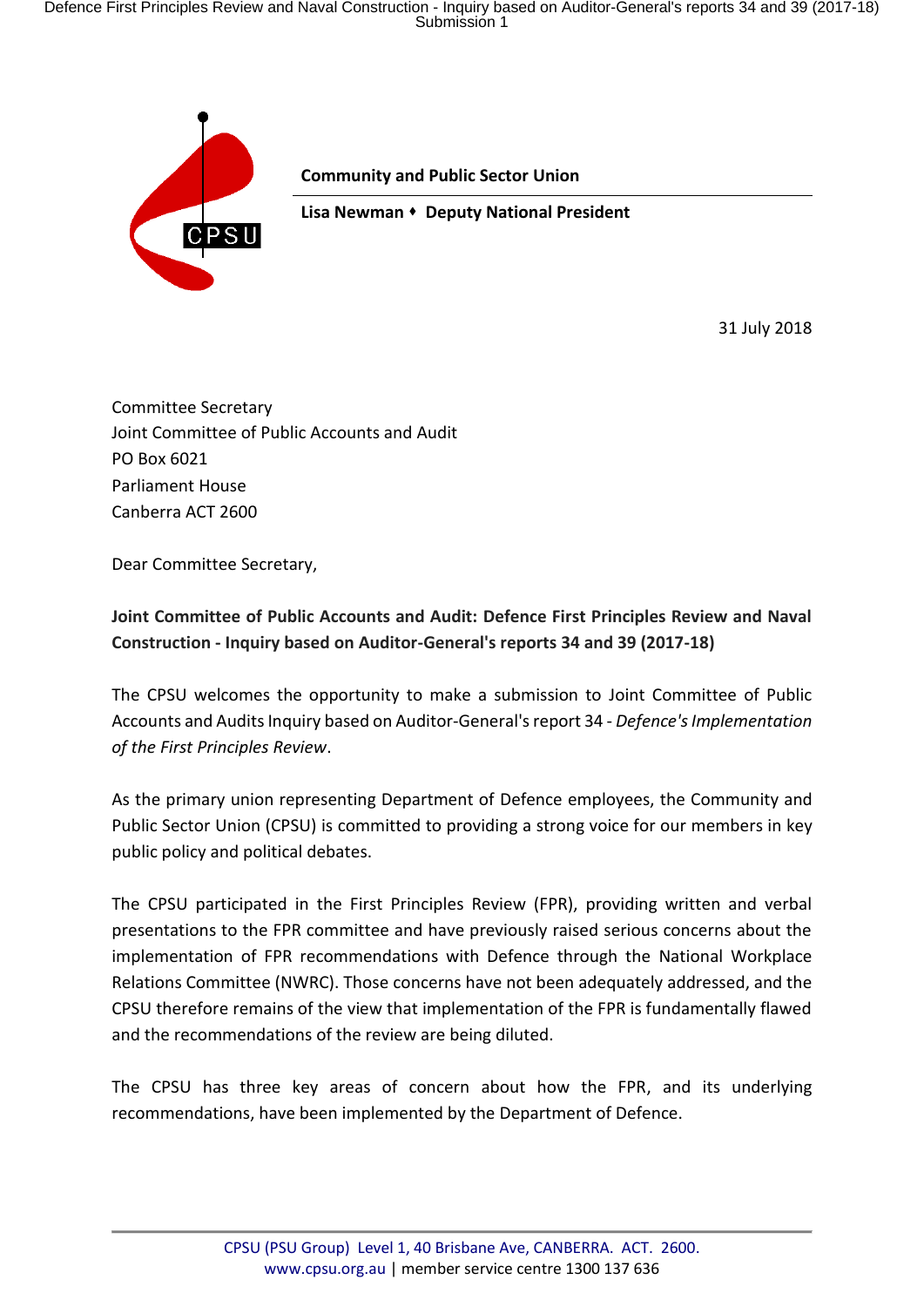# **Defence employees' experiences of reform.**

- **Reform is never 'finished' -** As noted in the First Principles Review; the Department does not tend to fully implement reform before 'moving on' to the next 'reform' or to other agendas.
- **Reform is not analysed -** Again, the FPR noted that the Department does not 'take stock' of what has and has not been achieved from 'reform' initiatives; nor does it learn the lessons of reform or document them to assist future efforts.
- **'Reform' is not reform -** Reform in Defence is largely about cuts to staffing or consolidation (physical and process) rather than changing the way the Department does business in any meaningful way. Again, the FPR noted that, "*...the focus on public service reductions as the primary efficiency mechanism for Defence (must) cease".* (FPR Recommendation 5.3) This is an explicit acknowledgement that Defence has not been serious about reform in the past and has looked to APS savings and staff cuts to give the impression of efficiency.
- **Reform is not based on improved productivity -** Defence has a long history of implementing 'change' without generating any measurable improvements. This is often because the underlying business processes and systems remain unchanged or the changes to them do not actually 'improve' the business. Defence is also masterful at transferring work from central areas to the workforce in general and claiming a productivity improvement without supporting analysis.
- **Employees cannot influence 'Reform' -** Despite having some consultation clauses in the Defence Enterprise Agreement, which we are assiduously defending, employees feel they have little opportunity to genuinely, and positively, influence 'reform' activities. Whilst in organisational change activities much effort and resources may be expended in the consultative workshops, it must be noted that staff feel like their knowledge of the business and relationships with customers isn't taken into account when the final decision. Defence needs to better take into account staff feedback and make changes to reform if it was to impact capabilities and services.
- **Shared Services 'Reform' simply means increased workloads and work not being done -** The Shared Services experience in Defence is simply a shift of work from one area to another. Particularly in HR Shared Services; staff in the HR domain are actively prevented from doing helpful work for 'customers' and are forced to be 'advisers' not 'practitioners'. Recently, CPSU has observed further examples of the same problem in the Finance domain, with Chief Financial Officer Group (CFOG), reducing staff numbers and transferring 'non finance' work back to the Groups and Services. The Finance Shared Service was created 2 years ago by 'lifting and shifting' finance, business and resource management staff from the Groups and Services into the CFOG reporting line, but leaving 'embedded' in their customer Group or Service, based on a fairly arbitrary and unilateral assessment that they were doing around '75% finance work'. That work included functions that CFOG is now defining as 'non finance' work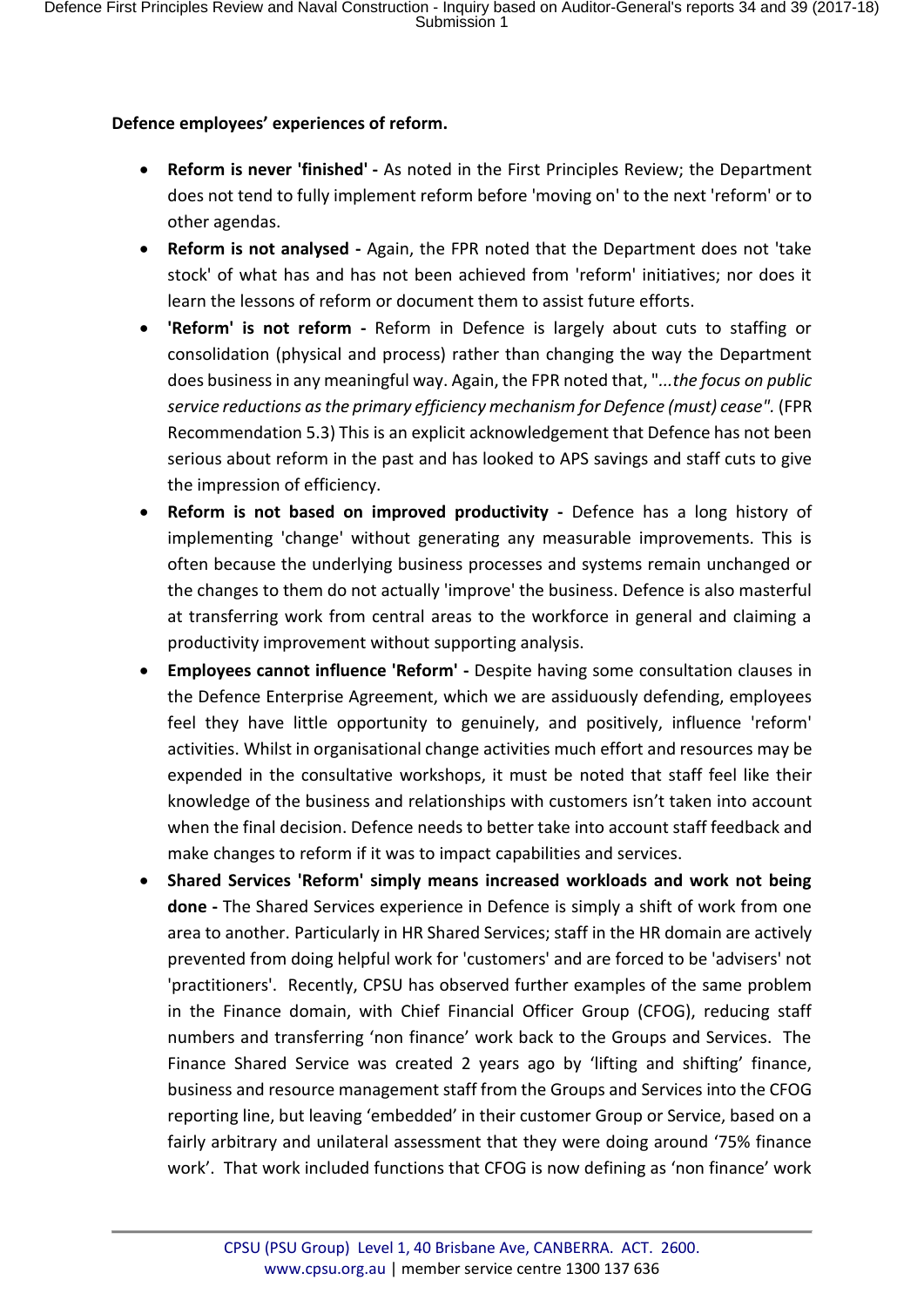including accounts payable, resource planning and management, and corporate / business management functions. The workforce has been removed but the work still needs to be done. This is further complicated by CFOG pushing back on 'transactional work' but not allowing access to the finance systems by customer Groups and Services to complete that transactional work. CFOG are also refusing to let their staff be involved in critical activities, such as Tender Evaluation, that require financial expertise.

- **Reforms are affecting morale -** Reform processes have often been drawn out and had an unsettling impact on employees by introducing uncertainty into the workplace. Employees are concerned, not just about their jobs, but also how their positions will change, what will be required of them in the future and the impacts of introducing the private sector when delivering quality services to the customer and ADF. This is especially the experience of staff in the *Chief Finance Officer group* (CFOG) and *Capability Acquisition and Sustainment Group* (CASG) groups who have been going through reform for the past 3 years with no definitive time when change will be finished. There is no guidance and stability given to employees, and the effect of hollowing out of public services on the future of Defence is unknown. For these reasons the CPSU has written to Defence on Tuesday the 23rd of July 2018 asking management for a copy of the Health and Safety Risk Management plan for identifying – assessing and controlling risks to workers health and safety during these organisational changes; including information to better understand how the department is and/or plans to consult with affected workers and their HSRs as a required matter identified under section 49(d) of the Work Health and Safety Act 2011.
- **Reform has been piecemeal -**There is feedback from APS staff that the review has been piecemeal, with a distinct lack of overarching clear and concise communication strategy to staff. Whilst employees are aware that different areas within the Defence APS are being impacted through change from the First Principles Review, a view is taken by employees that Defence is taking a divide and conquer approach to reform rather than a strategy of overarching workforce planning of implementation in order to minimise the impact to staff and thus retaining core defence capabilities.

### **Reforms need additional support and understanding for Defence employees.**

• Defence is in need of genuine ICT reform that delivers modern systems that work well across the country. Whilst we acknowledge that Defence is currently going through Windows 10 upgrade, it has been delivered ad hoc and staff experience different levels of satisfaction. Defence employees report having 2003 and earlier MS Office products, no access to standard software needed to do business, and networks so slow that on some bases it takes an hour to log in and up to 10 minutes for transactions to execute.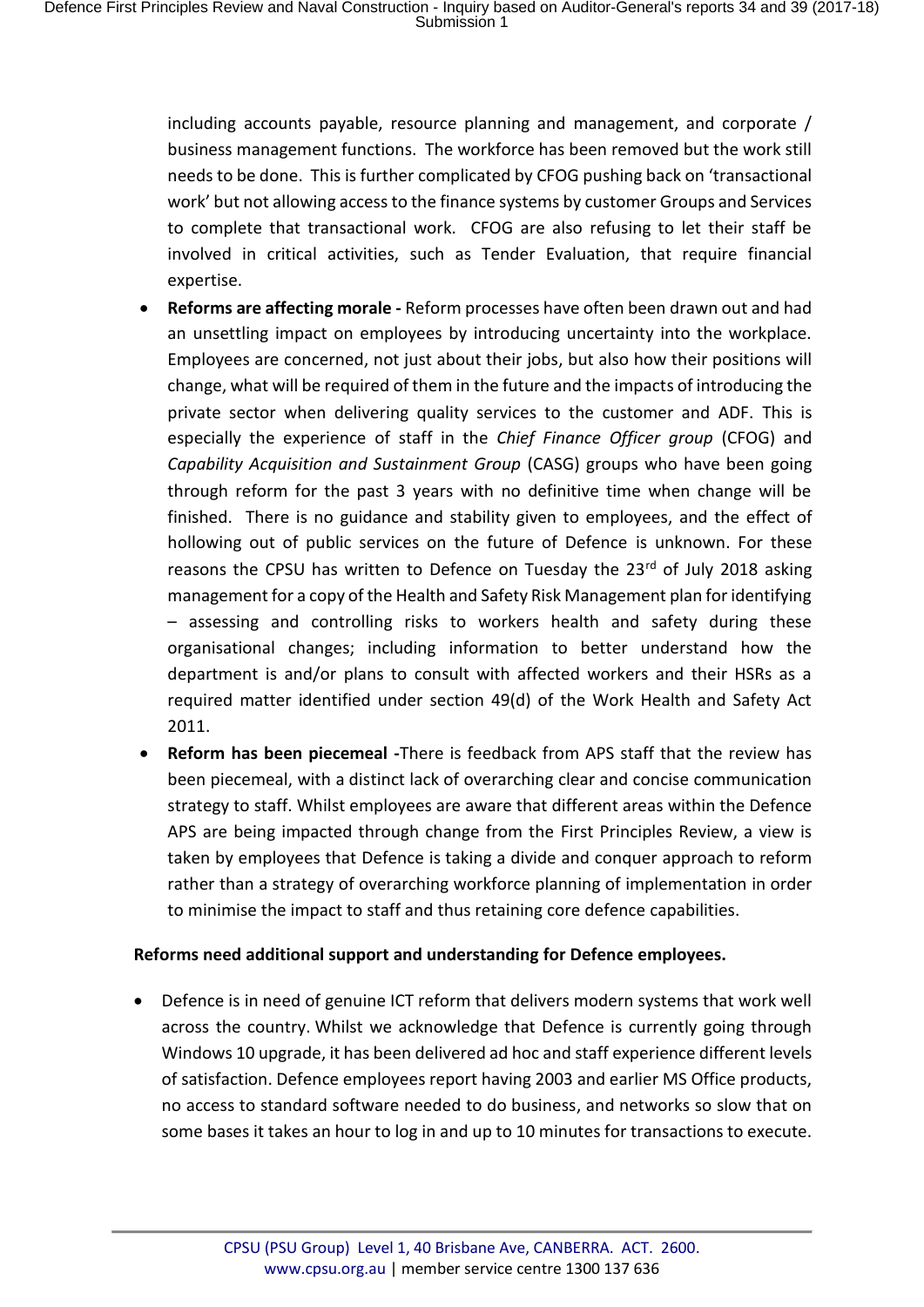- Whilst generally supportive of the FPR; employees are frustrated that Defence has again gone straight to staff cuts despite the explicit recommendation not to do so.
- Employees want to be empowered to make good business decisions, supported by high quality policy, guidance and systems. They do not support increased constraint and layers of risk-averse 'governance' that do not add value.
- Employees want to be genuinely involved in the design, planning and execution of reform. They want to work 'on the business' not just 'in the business'. They want the opportunity to improve and develop what they do; without the threat of constant cuts and reductions driving the agenda away from genuine reform.

#### **Implementation of specific FPR Recommendations.**

*Recommendation 4 - Ensure committed people with the right skills are in appropriate jobs to create the One Defence workforce.*

- 4.2 Defence employ Australian Defence Force personnel in non-Service roles only when it is critical to achieving capability and for a minimum of three years to achieve best value-for-money from the premium paid.
	- o Australian Defence Force personnel are significantly more expensive than APS employees. According to a Defence submission to a Senate inquiry, *"the cost of employing an APS person is significantly less than the cost of employing an ADF person—something of the order of a 30 to 40 per cent difference, depending on which rank you might be looking at."<sup>1</sup>* Not only are personnel paid more, there are overhead costs such as associated health care, subsidised housing and equipment including simple things like the provision of uniforms.<sup>2</sup>
	- $\circ$  Recommendation 4.2 was undermined by the ADF from day 1 of FPR implementation. Immediately following the release of the FPR recommendations, senior officers briefing staff in multiple locations explicitly stated that this recommendation was 'not going to happen'. The ADF want to preserve roles in Non-Service Groups as they provide corporate career paths and promotion opportunities. This recommendation has barely been implemented; if at all.
- 4.3 As many functions as possible be performed by public servants or outsourced if they are transactional in nature.
	- o Contrary to how it has been interpreted in *Capability Acquisition and Sustainment Group* (CASG) and other Groups, this does not mean 'contract everything out'. It does not mean that APS should not perform 'transactional work' where this is the best Value for Money outcome; as confirmed by the

<sup>1</sup> <sup>1</sup> Steve Grzeskowiak, Department of Defence, Transcript, 15 March 2013, p.4,4 in Joint Standing Committee on Foreign Affairs, Defence and Trade, Review of the Defence Annual Report 2011-2012, 27 June 2013, p.74 2 ibid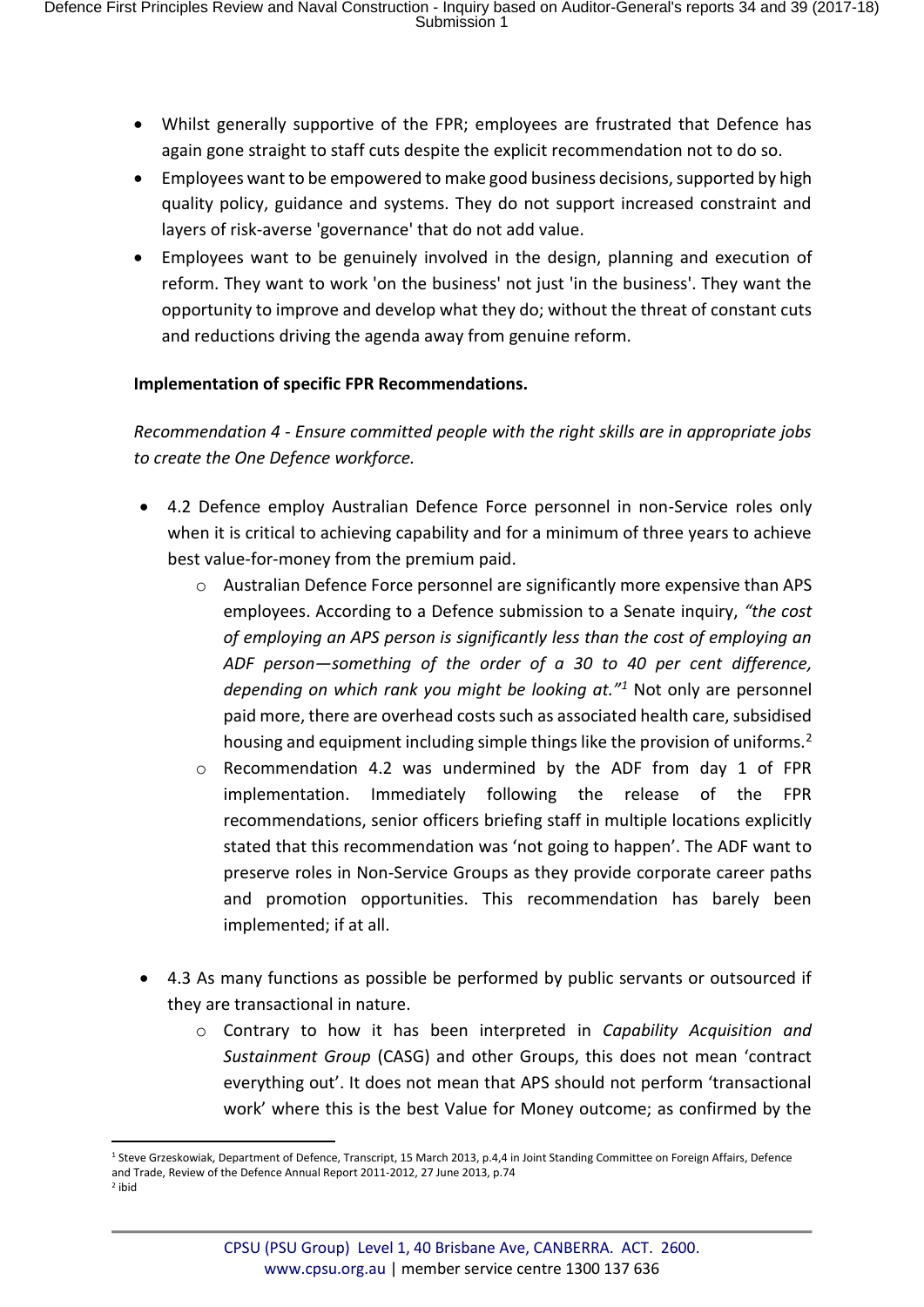Assistant Secretary in charge of FPR at the NWRC. The definition of 'transactional work' is also inconsistent or non-existent; the term is used with great flexibility to justify outsourcing of a wide range of functions.

- 4.4 Defence review the entirety of its enabling and military corporate workforce to ensure that it supports the Australian Defence Force with the minimum of overlap and redundancy, and with the greatest overall economy, efficiency and effectiveness.
	- o This has clearly not occurred as highlighted by our comments on Recommendation 4.2.
- 4.5 Defence reduce organisational layers; increase the spans of control of managers; align workforce standards in accord with the requirements of the Australian Public Service Commission; and engage external assistance to facilitate this work as required.
	- o This 'spans and layers' concept has been 'imported' from service delivery organisations such as the Department of Human Services and is largely irrelevant to the large sections of the Defence workforce. It has been used as a justification to cut EL numbers and 'downgrade' positions with little or no referral to the Defence Classification Manual.
- 4.6 Defence implement a transparent performance management system that is consistently applied, recognises and rewards high performance and introduces consequences for underperformance and failure to deal with it.
- 4.7 As part of the performance management system, Defence take steps to create a culture where leadership, professionalism and corporate behaviour are valued and rewarded.
	- $\circ$  The experience of Defence employees is that little has changed with regard to performance management. Defence has introduced simplified forms and a range of new policy; but the lived experience is still one of 'templated' performance requirements and limited discussion.

*Recommendation 5 - Manage staff resources to deliver optimal use of funds and maximise efficiencies.*

- 5.1 The use of the measures such as the teeth-to-tail ratio and the one third budget split should cease.
	- $\circ$  CPSU supports the cessation of the use of these arbitrary concepts as resource management principles; however, the perception that the Defence APS support and enabling workforce is too large still has influence and drives decision making. This perception is rarely supported by evidence or analysis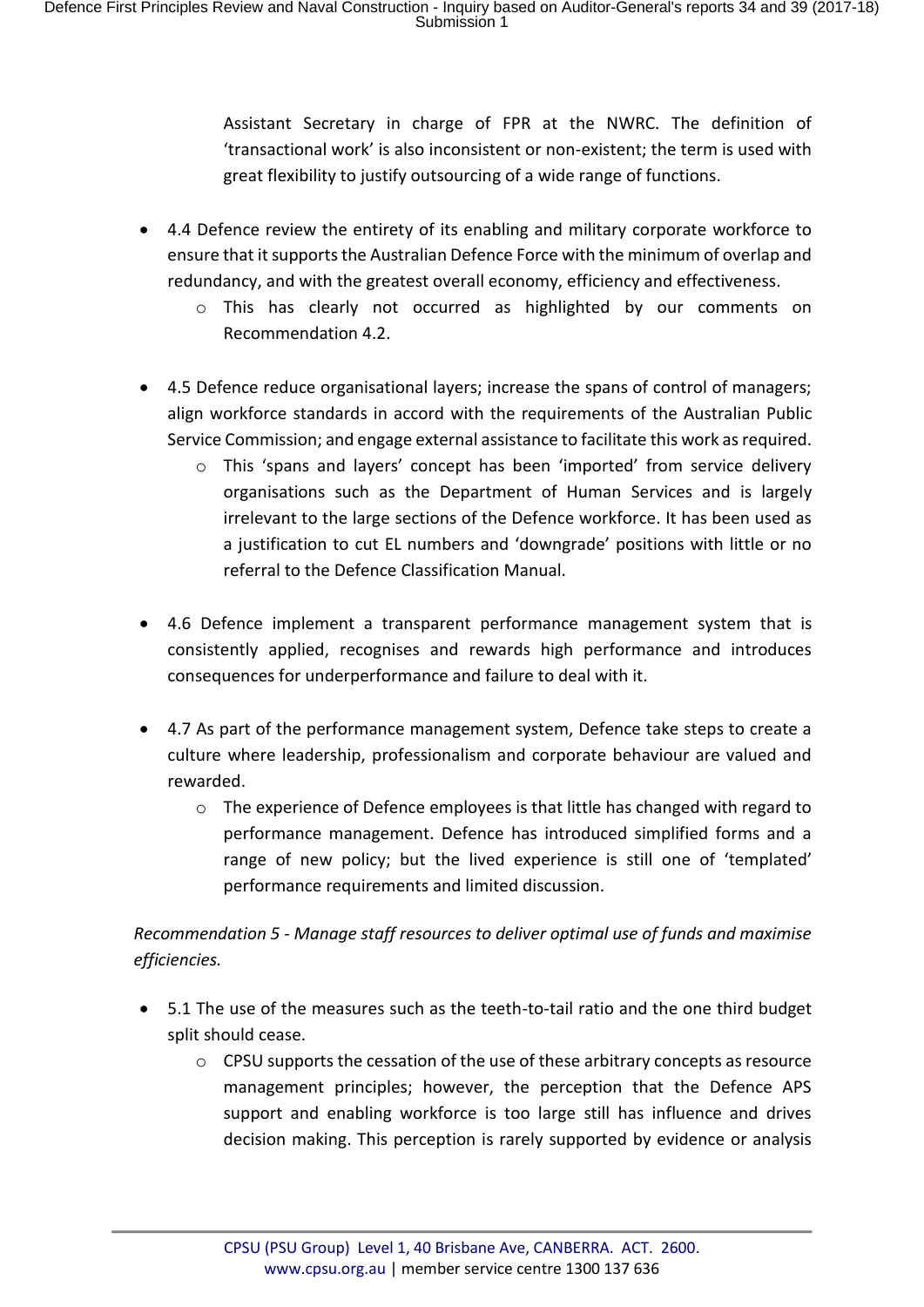and APS staffing cuts have been matched by large increases in the more expensive contractor workforce.

- 5.3 The focus on public service reductions as the primary efficiency mechanism for Defence cease.
	- o The focus on staffing cuts is clearly continuing despite the explicit FPR recommendation for it to cease. The Systems Program Office reviews being conducted by Capability and Sustainment Group are consistently recommending the replacement of APS staff with contractors; even where work is clearly not 'transactional', such as workplace health and safety, and despite the contractors costing 40 per cent more than their APS equivalents.<sup>3</sup>
- 5.4 Defence manage its workforce numbers in line with good resource management practice where Defence is held to account for delivering on required outcomes within available resourcing.
	- o Full time equivalent (FTE) allocations are still arbitrary and not linked to outcomes; leading to the proliferation of contractors and 'service providers'. Each Group and Service was required to deliver a strategic workforce plan and staffing structures down to the EL1 equivalent level. The plans delivered provide little in the way of strategic direction or workforce design and structures have not been defined.
	- $\circ$  Since the beginning of FPR implementation, the Defence Science and Technology (DST) Group's APS permanent staffing numbers have reduced by around 200 positions; showing no commitment to having as many functions as possible performed by APS staff. This is a reduction to an arbitrary FTE number, forcing a situation where in order to meet ADF needs, DST Group has to hire in contract/service provision support to conduct work that is core science and technology business.
	- $\circ$  Similar situations are being experienced in a number of other Groups; the Chief Finance Officer Group is reducing staff by 300 APS positions with no real enabling changes to business processes or systems. First, this was attempted by a focus on reducing APS 1 to 4 numbers, conveniently defining their work as entirely 'transactional'; then, when this failed as most transactional work is already outsourced or automated, the Group has focused on arbitrarily reducing EL positions. Again, 'gaps' are being filled by more expensive contractors and service providers. Notwithstanding staff morale in this area has been low with the future of their jobs unknown.

<u>.</u>

<sup>3</sup> Department of Defence, *SRP initiative information sheet: workforce and shared services: contractor conversions,* 6 April 2010, viewed 24 October 2014, http://www.defence.gov.au/srp/infosheets.htm